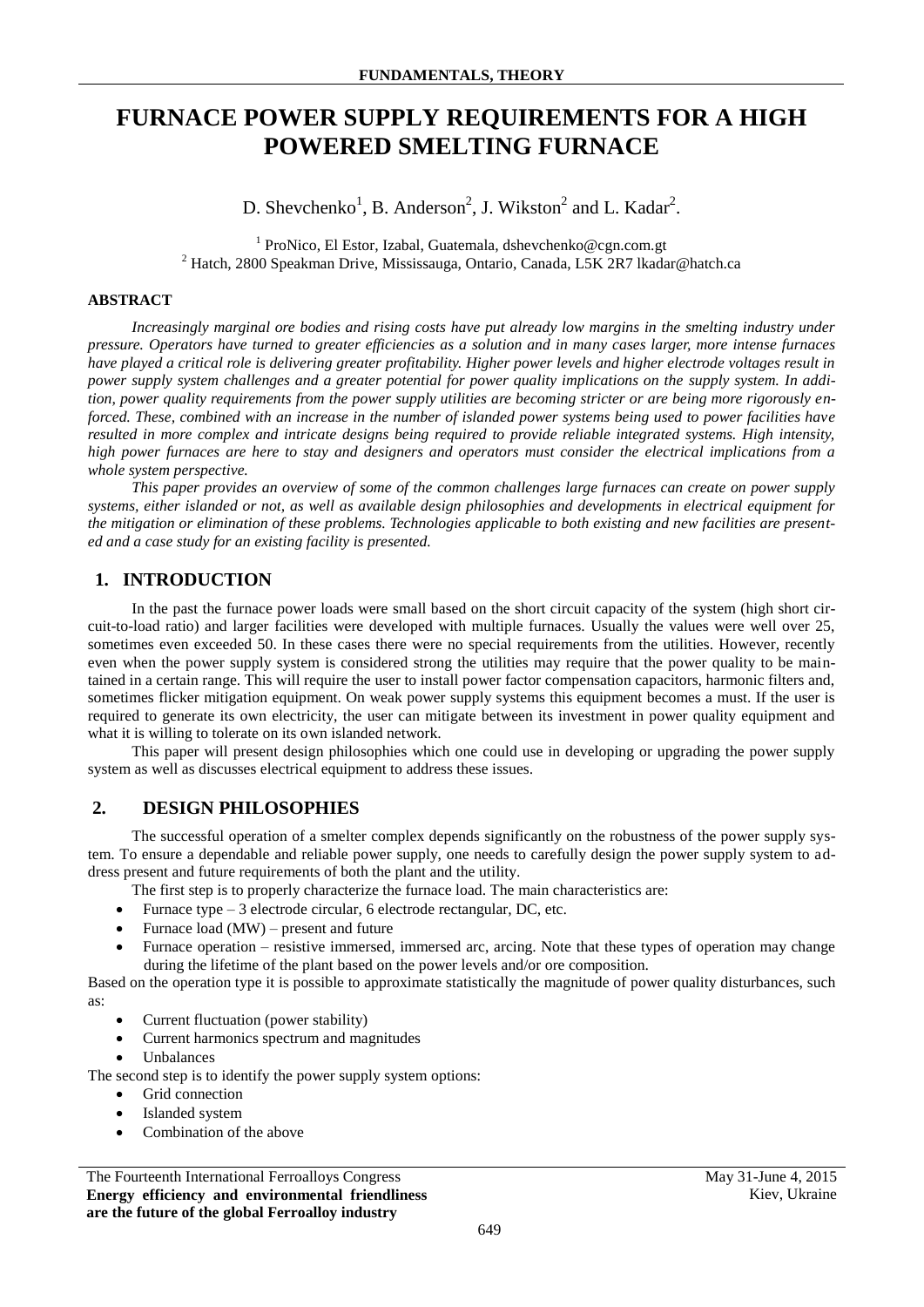This identification will be based mainly on availability of the grid power at the plant location and cost of bringing the grid power to the plant. Step two shall be able to provide the strength of the system and its reaction to load step changes. In the island mode case this step includes the design of the system, in particular the ride through characteristics of the generating system. With this information and the information identified in step one, calculations can be carried out to identify the expected magnitudes of the power quality parameters, such as voltage fluctuations, voltage unbalances, flicker and system stability.

Power generation for smelters has mostly been based on thermal power generation: such as gas turbines, steam turbines or diesel power. On occasion hydroelectric power plants have been used. Recently with the falling costs of wind turbines and solar panels, wind or solar power have become attractive solutions in locations with strong renewable power resources. Intermittent nature of wind and solar power require other dispatchable sources of electricity to be used in a hybrid combination. In these cases power quality compensation equipment may also be added to smooth the effect of renewable power fluctuations.

One should be aware that most power supply utilities will associate "arc furnace" load with a steel furnace type of load, which most likely will not be the case. Thus, one shall properly present and educate the utilities about the expected load and its actual power quality impact. This will ensure that the compensation system will be optimally designed to both parties' satisfaction.

# **3. POWER QUALITY COMPENSATION EQUIPMENT**

In this section we will describe shortly the most common and some new equipment which one can use to address power quality issues. One can broadly categorize this equipment in three types:

- a) Series equipment which is connected in series with the furnace load, such as series reactor, thyristor systems, etc.
- b) Shunt (Parallel) equipment which is connected in parallel with the furnace load, such as, SVC, filter banks, etc.
- c) Controls

Below the most common equipment is presented in brief.

#### **3.1 Series Equipment**

Series equipment is intended to smooth out the current, as well as the power variation of a furnace load. Since it is connected in series with the furnace load, they will have a direct effect on the furnace operation.

## **3.1.1 Series Reactor[s\[1\]\[2\]](#page-8-0)**

The series reactor, see [Figure 17,](#page-1-0) is either fixed or tapped, and is used to stabilize the arc in the furnace by ensuring that the current variation with time is reduced. Their size is optimized for given operational points. Sometimes saturable reactors, saturated naturally or by electric means, are used to be able to vary the reactance dynamically. However, these units can introduce significant harmonics and their use is limited.

<span id="page-1-1"></span><span id="page-1-0"></span>

## **3.1.2 Series Capacitor [\[3\]](#page-8-1)**

Series capacitors**,** see [Figure 18,](#page-1-1) are intended for power factor compensation. However, due to significant voltage increase introduced by this equipment, lately its use has been abandoned.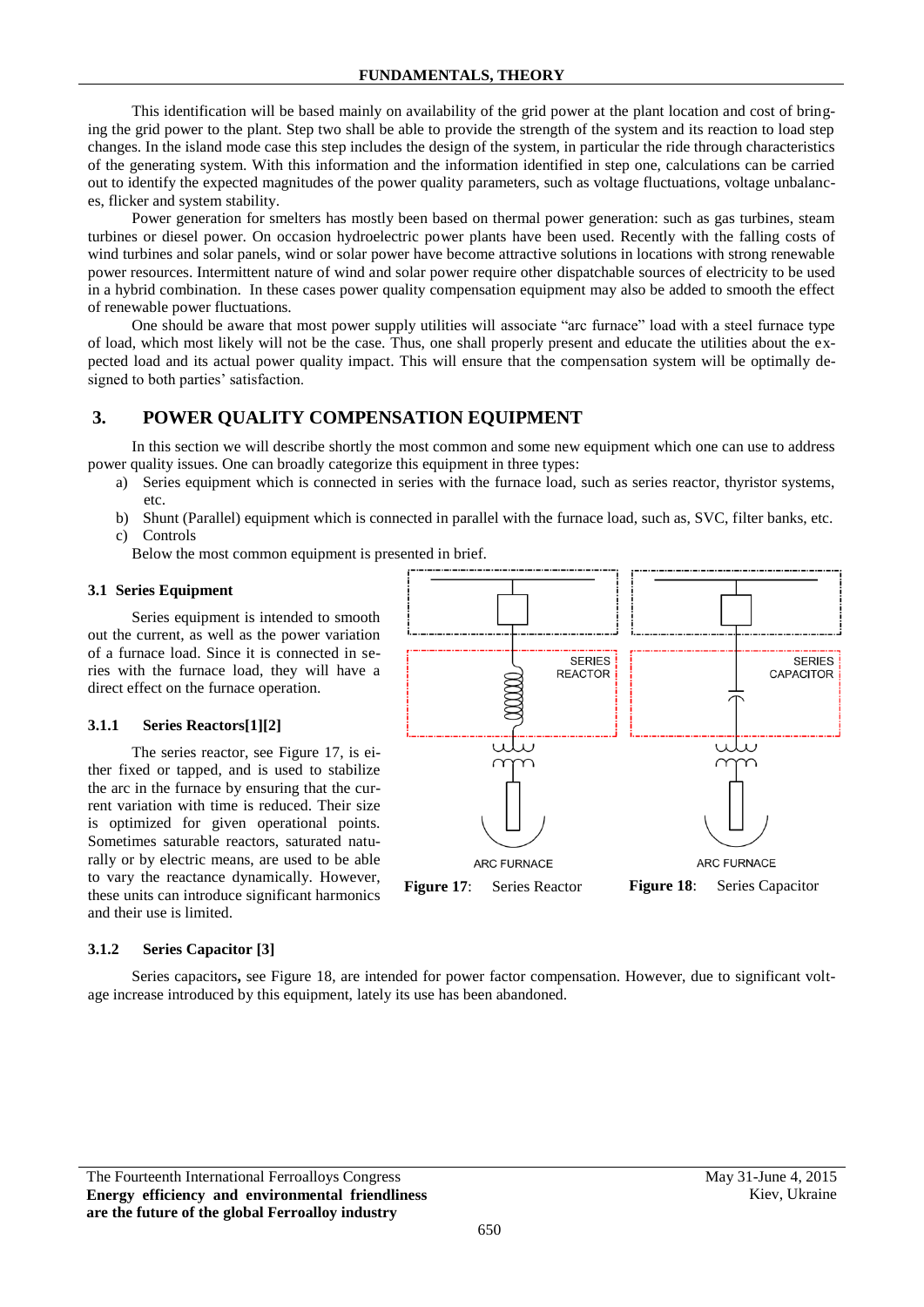## **3.1.3 Thyristor systems**

SPLC [\[4\]](#page-8-2) and "thyristor converter" [\[5\]](#page-8-3) are the two series connected technologies using thyristor devices. These devices have two main objectives:

Boosting the furnace power during power dips.

 Clipping power peaks above the furnace set point. The results are:

- Higher annual average power delivered to the furnace.
- Reduced operator intervention.
- Consistent use of balance of plant (kiln, feed transfer, cooling etc).
- Reduced electrode movement, leading to stable arc cavity.
- Plant's possible grid connection approval by utility.

Usually, the thyristor-controlled devices will require additional shunt devices to mitigate the current harmonics and/or reactive power generated by such equipment.

The SPLC, Smart Predictive Line Controller, is located on the primary side of the furnace transformers with a reactor parallel to the thyristors, see [Figure 19.](#page-2-0) The SPLC varies the series reactance to control the power demand. This is done per phase. The SPLC has a wide control range to aid in smoothing out the dips and peaks. The technology is proven for 3 electrode, 6 electrode, smelting, melting, and high power long arc operation.

The "thyristor converter" is a single phase converter located on the secondary side of the furnace transformer, see [Figure 20.](#page-2-1) The converter operates by varying the electrode current and voltage to control the power demand. This is done per electrode pair in 6-electrode furnaces. The technology is proven for 6 electrode smelting operations but has yet to be proven on an industrial scale for furnaces with high power long arc operations (open or shielded). Although it should be feasible, 3-electrode furnace operation is still not implemented.

#### **3.2 Shunt (Parallel) Equipment**

The shunt connection equipment is designed to maintain the desired power quality parameters at the furnace power supply bus. Since it is parallel with the furnace load, theoretically, the furnace can still be operated if the shunt equipment is taken off the circuit.



<span id="page-2-0"></span>**Figure 19**: SPLC One-Line



<span id="page-2-1"></span>**Figure 20**: Converter One-Line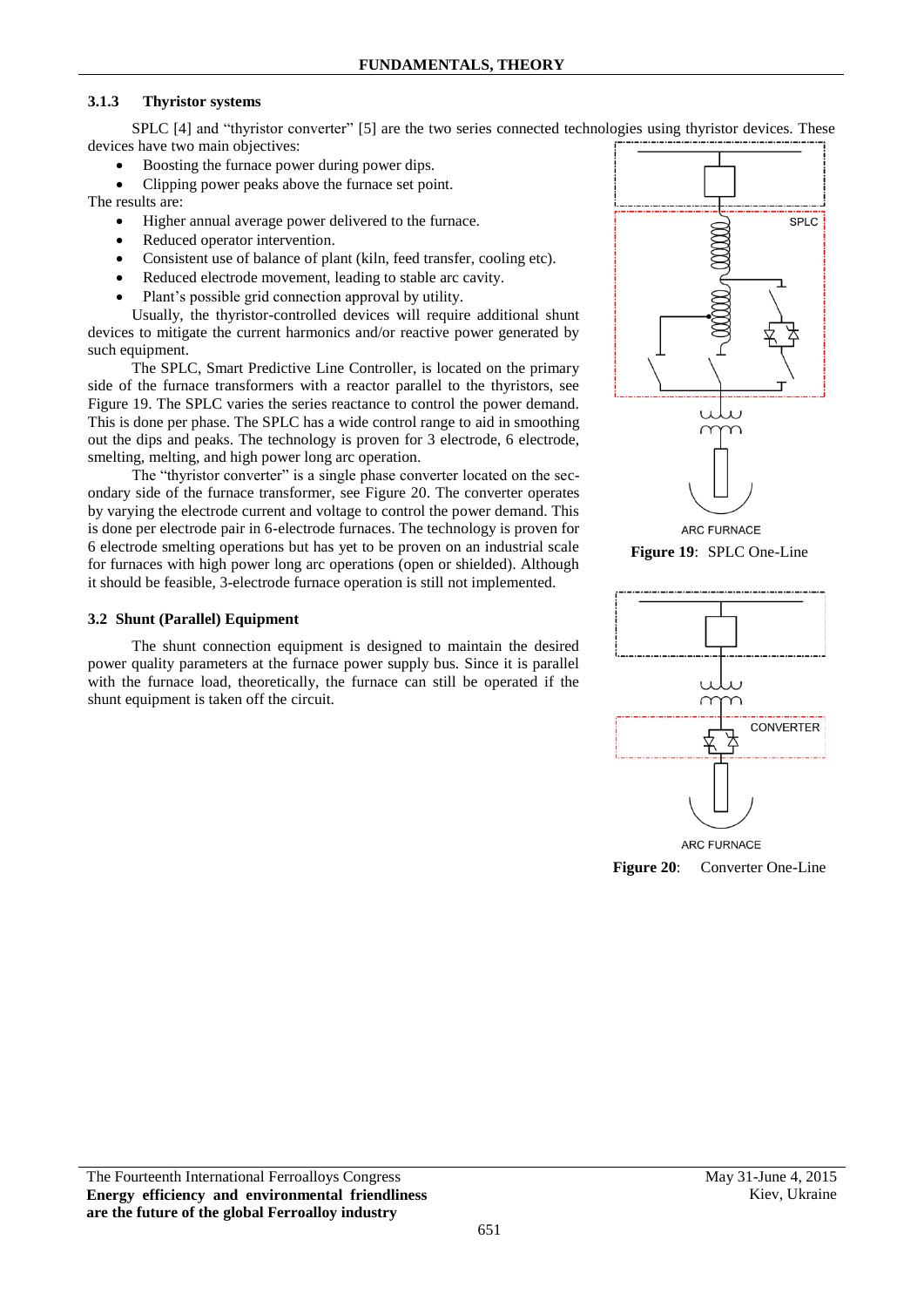### **3.2.1 Power Factor Compensation Capacitors and Harmonic filters [\[6\]](#page-8-4)**

Such equipment consists of passive components (capacitor, reactor and resistor), see [Figure 21.](#page-3-0) Due to this, they can be optimized only for a certain operating regime. If a furnace is expected to operate at few different power set points, the system can be designed with banks that, by judicious switching, can provide the optimum compensation for each operating point.



<span id="page-3-0"></span>**Figure 21**: Filter One-Line

## **3.2.2 SVC [\[7\]](#page-8-5)**

Static VAr Compensator (SVC)has been commercially available since the early 1970s for furnace applications. This device provides the same function as a power factor compensation capacitors/harmonic filterswith the additional benefit of being able to continuously vary the required reactive power as is demanded by the operation. It consists of several harmonic filter/power factor compensation banks in parallel with a thyristor controlled reactor. This technology is based on thyristors which are a natural commutation device and have an open loop response time of approximately half of an electrical cycle and a close loop response time on the order typically of 2 to 3 seconds. These devices have been providing flicker reduction technology to the furnace industry for decades.





**Figure 22**: SVC One-Line **Figure 23**: SVC at Case Study Location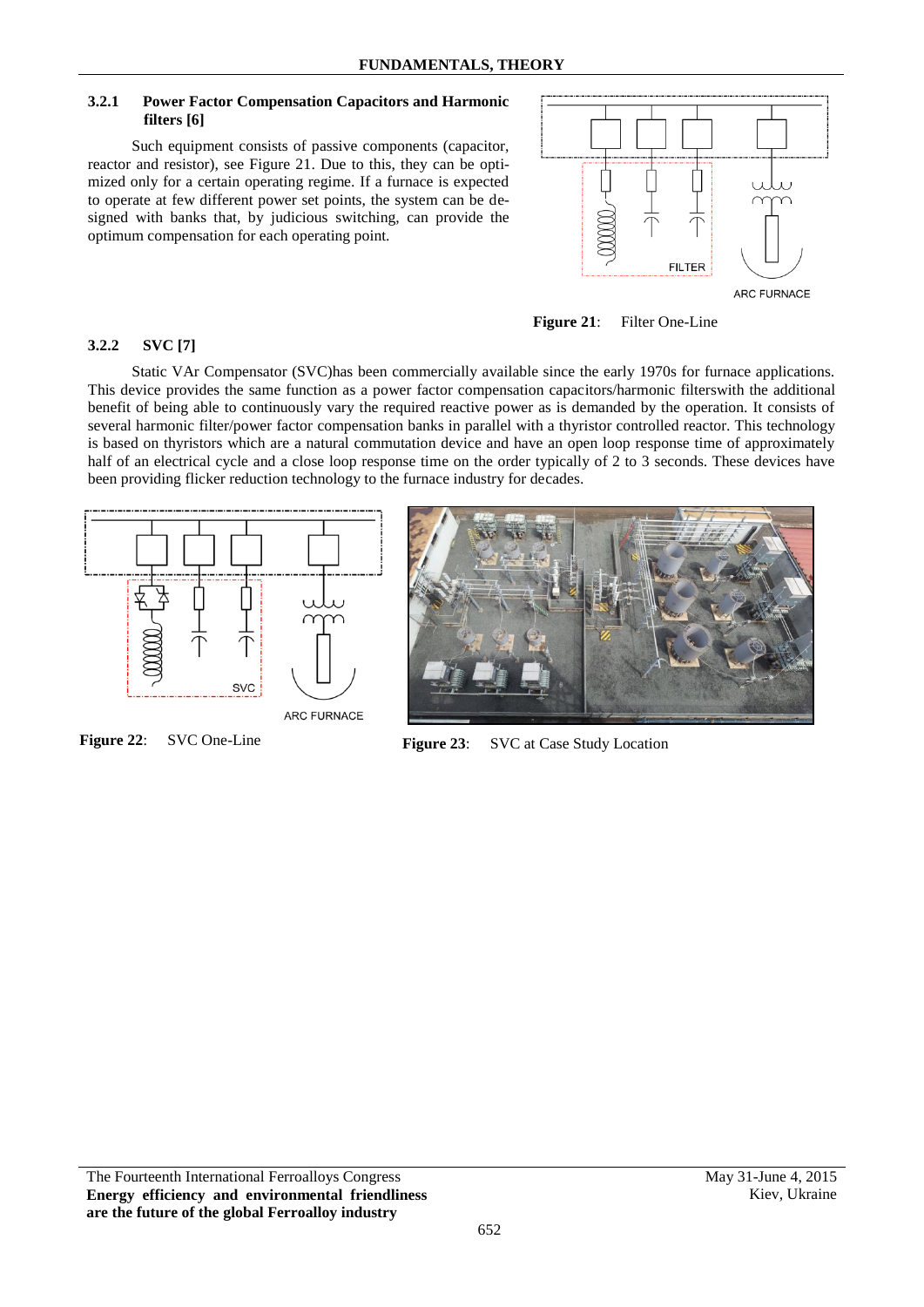## **3.2.3 Statco[m\[7\]](#page-8-6)**

A Static Compensator (Statcom) provides better and faster power quality parameters corrections than an SVC. It has been commercially available for over a decade under different trade names. It is more complex than an SVC and uses the IGBT (Insulated Gate Bipolar Transistor) technology. A modern multi-level convertor can provide an effective switching frequency of 12 kHz. With this effective switching frequency these devices have a very fast response time to any disturbances, in the order of a few milliseconds. Due to the multi-level design each level is switched at a low rate which results in lower switching losses and a more efficient device.

## **3.2.4 Energy Storage Equipment [\[8\]](#page-8-7)**

Development of energy storage technologies has advanced significantly in recent years. It is possible to use stored energy to balance and smooth fluctuating load and/or generation. For furnace applications, probably the best technology presently available is the flywheel. Several different flywheels are commercially available with a wide range of energy and power capacity allowing the rated power delivery for time spans of up to several minutes. These devices can operate with a 10 ms response time and have an unlimited number of charge/discharge cycles, therefore when operated with margin for both supply and consumption of energy they can change a rapidly fluctuating profile into a smooth and slowly varying profile. Therefore, with proper design the active power of the furnace can be smoothed out from the generation point of view which reduces wear and tear of on-site generation and grid generation. On a 120 MW six electrode furnace, a system of approximately 45 flywheels would be required. These systems can supply both active and reactive power and operate in a frequency control mode therefore during an onsite generation trip or loss of grid power the house load can be maintained for minutes while fast starting diesels (10 MW units can start and reach 100% load within 140 seconds) come on line to support the load. It is expected that this and similar technologies will be deployed on smelter plants in the near future.

## **3.3 Controls [\[9\]\[10\]](#page-8-8)**

## **3.3.1 Furnace Power Regulation Controls**

A basic furnace power controller consists of a set point regulator, usually a combination of an impedance set point and power set point. This will control the electrode positions and the furnace transformer tap.

Advanced furnace power controllers are software-based solutions that provide additional functions to improve the furnace and plant operation as follows:

- Power demand control which can be connected with the power utility demand controller.
- Reduction in frequency and duration of power dips and peaks by anticipating future furnace behaviour.
- Avoidance of furnace trips
- Coordination with the furnace feed and tapping systems
- Dynamic set-point control based on furnace mass balance, localized hot spots and energy balance
- Ability to dynamically tune and adjust the activity, speed and sensitivity of the electrodes and transformer tap actions.
- Optimize power input to extend furnace refractory campaign life.
- Customizable to the actual plant conditions and process.

## **3.3.2 Master Control to Match Generation and Load**

In addition to the furnace power regulation controller it is advantageous to implement a master controller. This master controller oversees the total plant, coordinating multiple furnaces and multiple generation sources. It does this by providing supervisory commands to the system equipment; this system equipment controller itself is generally not aware of events outside of its boundaries and needs this intervention by the master controller.

## **3.3.3 High-speed Control**

Depending on the specifics of a system event, power control by electrode and tap movement could be ineffective. This is because the electrode movement and tap changer operation speed is relatively slow (seconds). High-speed controllers adjust set points on high speed power electronic equipment such as: DC Furnace rectifier, SPLC, Thyristor Converter, Energy Storage Power Supply, SVC, Statcom, etc. Such equipment has a response time in the range of 50 ms or less. The result is effective mitigation of the system event. The communication between the system devices and the master control system has to be sufficiently fast. Hardwired inputs are the obvious solution but networked technologies such as IEC 61850 also provide communication at sufficient speed.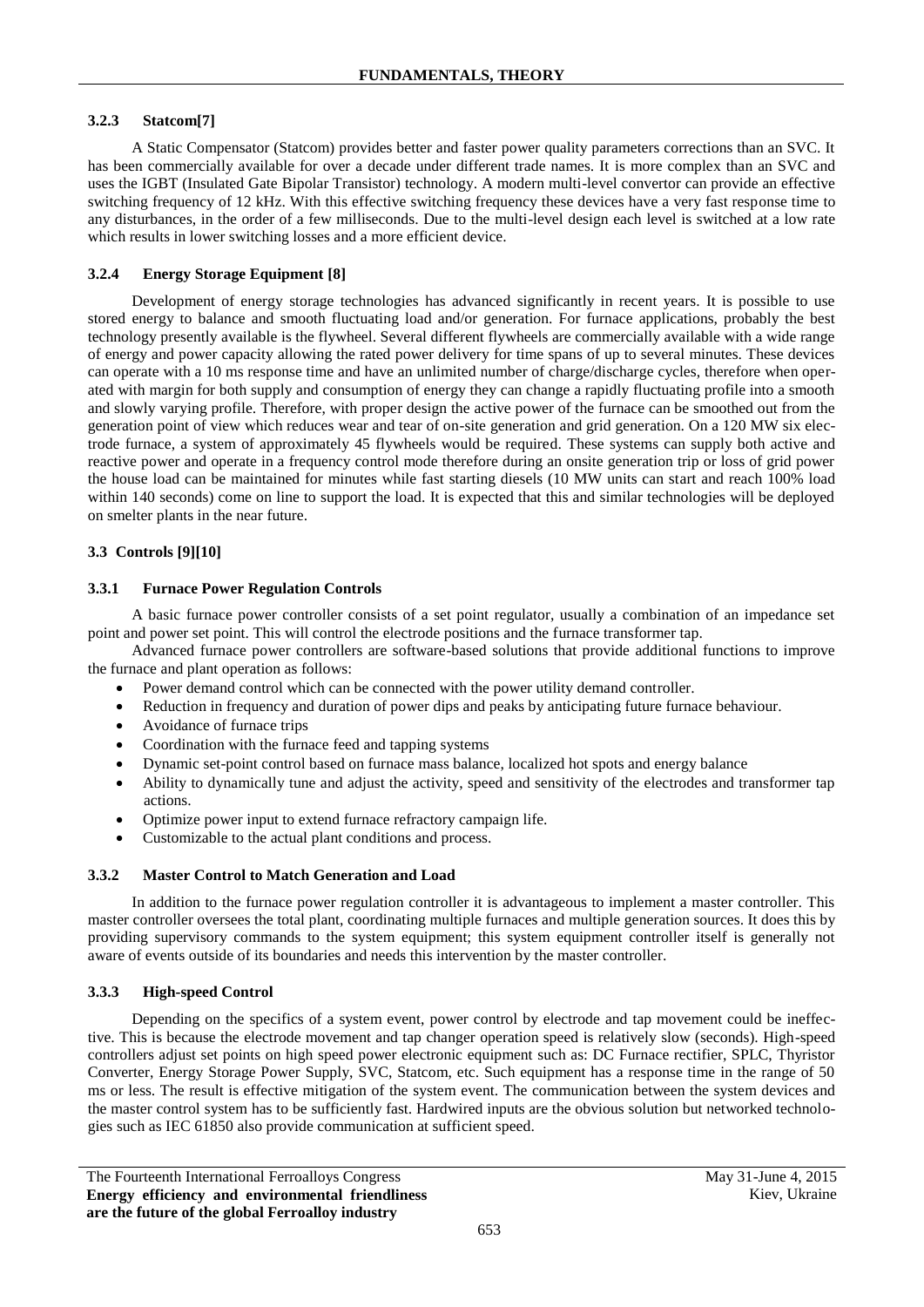## **4. Case Study – Islanded FeNi furnace**

tion.

As an example of how the above mentioned devices are applied and chosen, we present the case of ProNico operating a 90 MW nameplate three-electrode round furnace in El-Estor, Guatemala. This site development was based on a smelter plant mothballed 30 years ago. The original smelter consisted of a local (islanded) generator and a 40-MW furnace. Based on the proposed new mining developments, a new furnace was required which could be operated at twopower levels. The first power level is at 40 MW, which is an immersed operation. The other power level is the name-



<span id="page-5-0"></span>**Figure 24:** Case Study - Simplified One-Line



<span id="page-5-1"></span>**Figure 25**: Case Study - Arc Furnace Load Profiles – Phase 1

The Fourteenth International Ferroalloys Congress May 31-June 4, 2015 **Energy efficiency and environmental friendliness are the future of the global Ferroalloy industry**

Kiev, Ukraine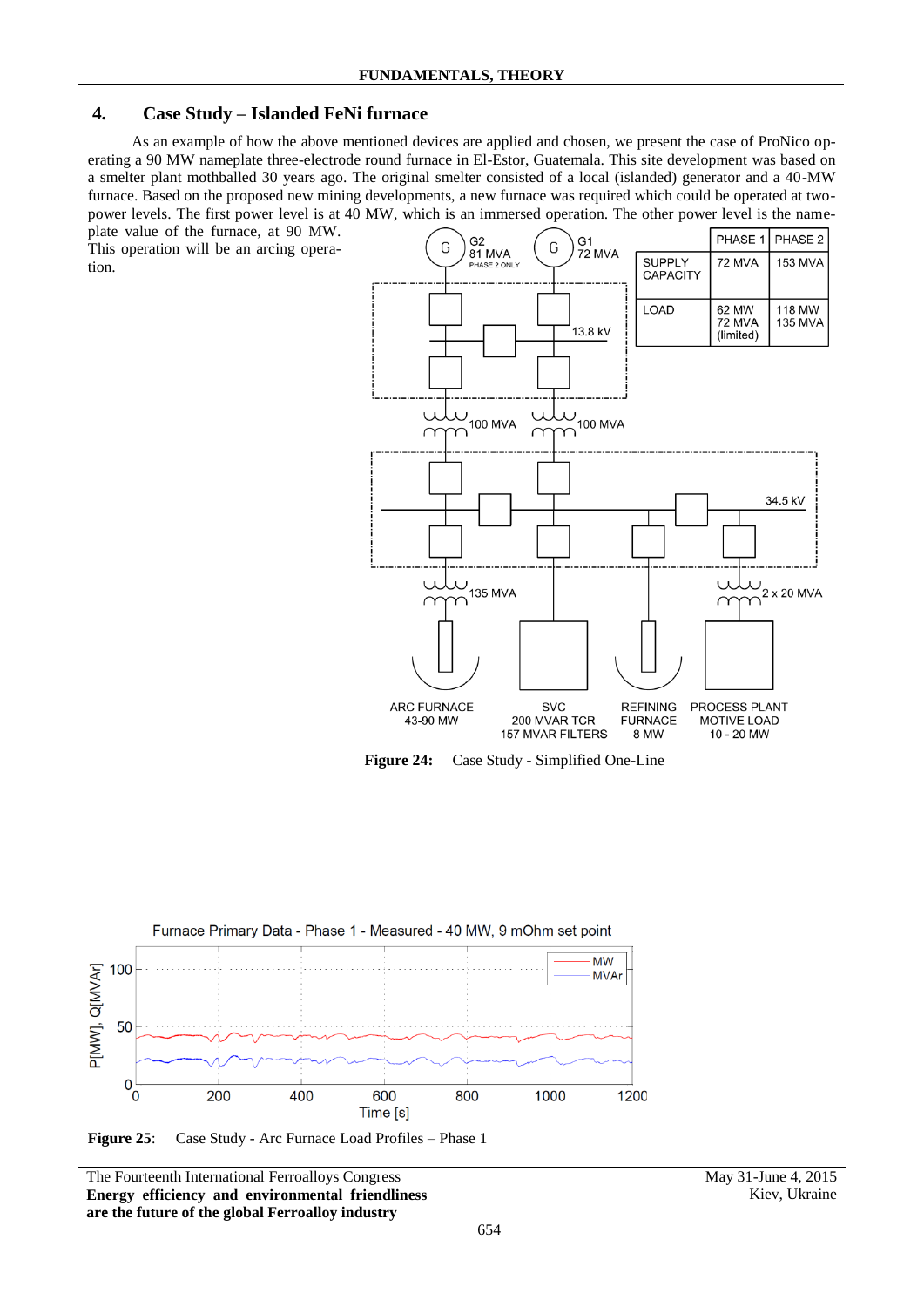

Based on an overall review of available electrical energy options, grid connection at this stage was not feasible. Although the power grid has been developed in the last 30 years, its capacity for the plant use was capped to around 2.5 MW. Thus, it has been decided that the existing 72-MVA steam turbine generator will be

<span id="page-6-0"></span>refurbished and upgraded for the initial lower power requirements. The limited grid power will be used only for essential and emergency services. In addition, an SVC was installed. The SVC was designed for the future full plant load. However, it would operate at a reduced capacity at the beginning and will help to maximize the active power output from the generator (see [Figure 24\)](#page-5-0). A second generator was to be commissioned later, after furnace start-up, so the entire plant power can be provided. In addition, allowance was made for the future installation of a series reactor or SPLC, if required. **Figure 26**: Case Study - Arc Furnace Load Profiles – Phase 2

#### **4.1 Furnace Load Profile**

[Figure 25](#page-5-1) and [Figure](#page-6-0) 26 show the load profiles for the furnace at two power set points. At 40 MW immersed operation the power is very smooth. At 90 MW shielded arcing operation the power levels vary quickly and considerably. The fluctuation is due to the inherent variation in the electric arc's impedance. Power swings of +20% and -50% are common.

Arc-stability can be an issue in arcing furnaces. Systems with low reactance and long arcs can be inherently susceptible to loss of arc. These losses of arc lead to very rapid changes in the power demand, typically the power demand in a 3-electrode furnace will dip by 50% in several milliseconds. At Pronico, during furnace operation at 40 MW in arcing mode, the measurements of the electrode current showed that no loss of arc occurred, as predicted by the model.

#### **4.2 Stage One Power Limit**

The first challenge in an islanded system is power capacity. In our case study the generator limit of 72 MVA limited the arc furnace to an average of 40 MW in order to operate the balance of plant simultaneously. In order to maximize the active power delivered to the load it was necessary to use reactive power compensation at this stage. The SVC allowed the generator to operate at its rated active power without exceeding the rated current. In the absence of the SVC the arc furnace was limited to approximately 30 MW.

During stage one the generator was generally run at its rated capacity. The arc furnace occasionally dipped power by approximately 40% within a few seconds. These dips were due to feed cave-ins inside the furnace. These power dips were a source of generator trips; the generator would trip on under-frequency during the power ramp up after the power dip. The challenge was to decrease the rate of power ramp-up in the furnace and to increase the power ramp-up capacity of the generator. The generator and furnace controllers were tuned to solve this issue.

#### **4.3 Local effects of Power Quality**

The low fault level on the 34.5 kV bus did lead to some power quality issues. During energizing of the furnace transformers several of the more sensitive devices in the motive plant system failed, mostly variable speed drives. The failures were due to voltage transients. Similar issues occur during loss of furnace load, where 50% of furnace load rejections lead to drives tripping in the motive plant. In order to mitigate against this problem the point of common coupling is set at the 13.8 kV bus. This is an ongoing matter at ProNico with generator co-ordination and tuning under development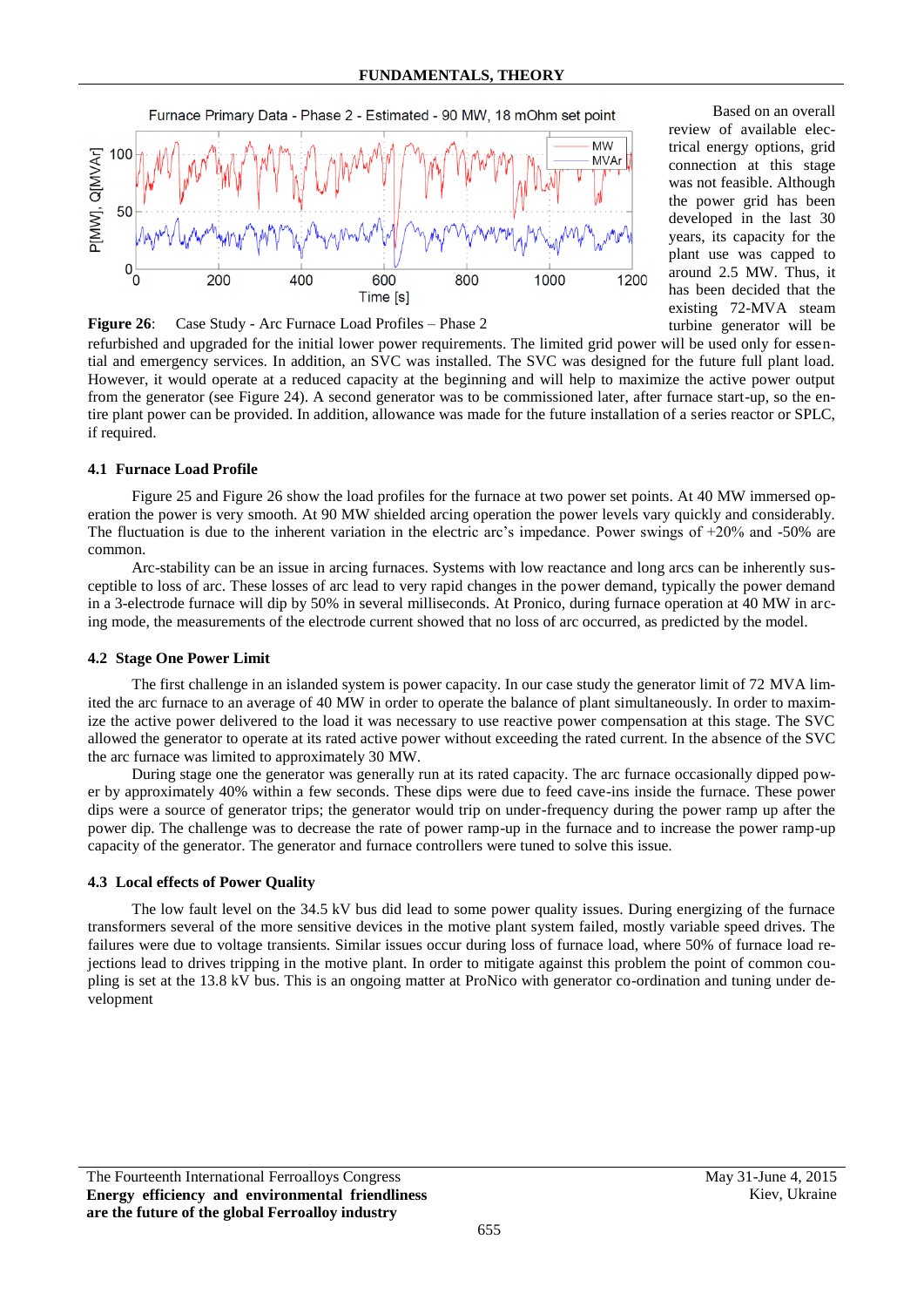#### **4.4 Active Power Smoothing**

As the power is gradually ramped up to 90 MW the power instability will increase. Co-ordination of the two generators and the unstable furnace load is the main challenge. This operation is still ongoing; depending on the results of the co-ordination it may be necessary to implement an active power smoothing system. Refer to [Figure 27](#page-7-0) for an example load profile where the active power has been smoothed by using an SPLC. With similar compensation at ProNico it will be possible to maintain an average furnace power near the rating of the generation system. It should be noted that the SVC will suitably compensate the reactive power demand such that the generation system does not have to provide the reactive power shown in [Figure 27.](#page-7-0) In addition it may be required to install a master power controller to



coordinate the two generators and the furnace loads.

<span id="page-7-0"></span>**Estimated Load Profile with Active Power Compensation**